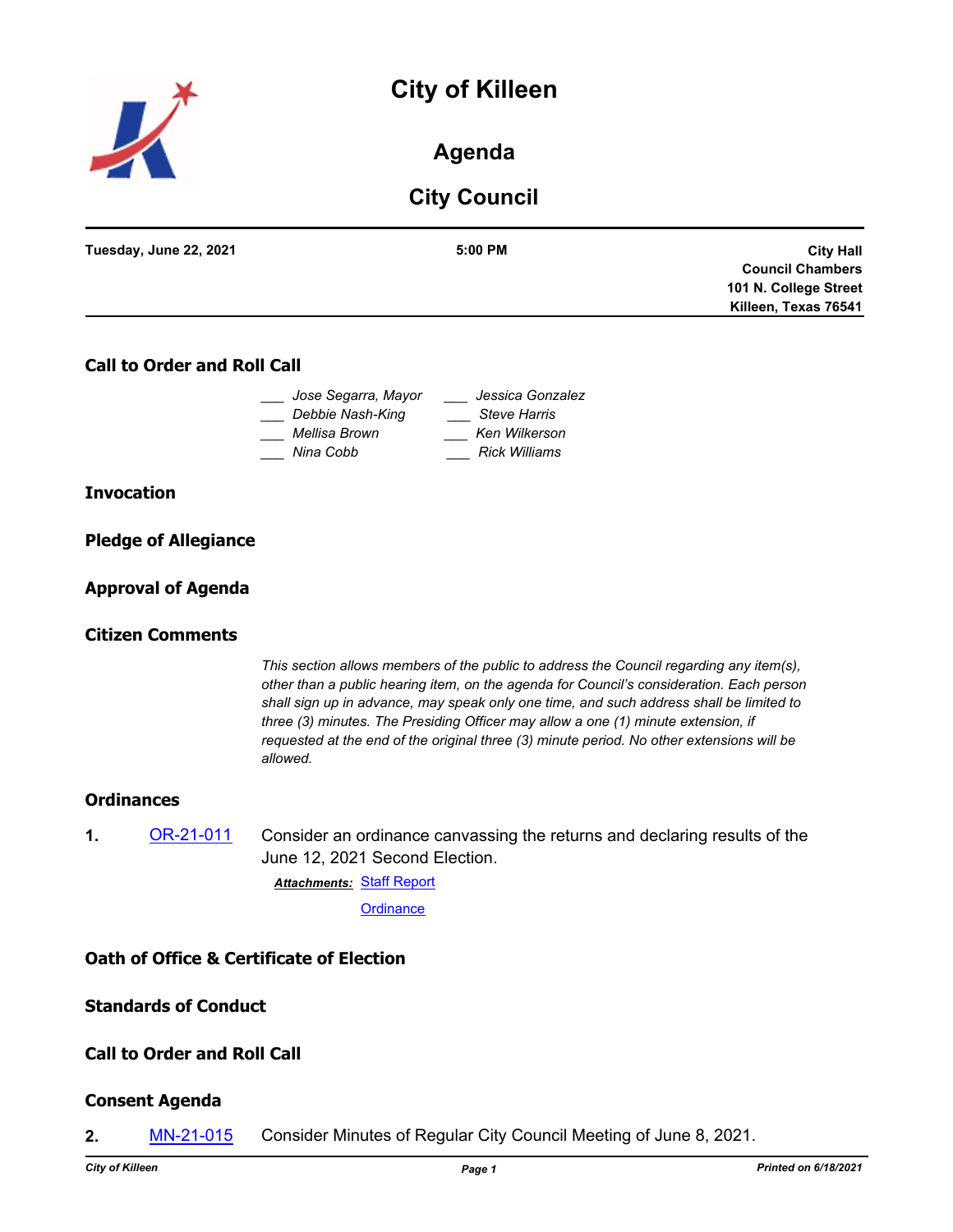#### *Attachments:* [Minutes](http://killeen.legistar.com/gateway.aspx?M=F&ID=cc807c36-03fe-462b-baea-11a482143964.pdf)

**3.** [RS-21-081](http://killeen.legistar.com/gateway.aspx?m=l&id=/matter.aspx?key=5512) Consider a memorandum/resolution authorizing the execution of an agreement with Bio Chem Lab, Inc for additional water quality testing for water received from the Stillhouse Surface Water Treatment Plant in the amount of \$27,245.

> **Attachments: [Staff Report](http://killeen.legistar.com/gateway.aspx?M=F&ID=4cd1f475-9f99-4e34-bf57-1c2941f31821.pdf)** [TCEQ Letter](http://killeen.legistar.com/gateway.aspx?M=F&ID=39e9babf-3f21-40ba-8af4-adc0694ae3ff.pdf) **[Quotes](http://killeen.legistar.com/gateway.aspx?M=F&ID=58a48cd1-51ca-42c3-8a35-07fe86e3d589.pdf) [Agreement](http://killeen.legistar.com/gateway.aspx?M=F&ID=93f645cf-cd33-4f76-8fa3-ddc946f033af.pdf) [Presentation](http://killeen.legistar.com/gateway.aspx?M=F&ID=decd4531-9c03-47ee-b710-d607ba563fe6.pdf)**

- **4.** [RS-21-082](http://killeen.legistar.com/gateway.aspx?m=l&id=/matter.aspx?key=5515) Consider a memorandum/resolution accepting a Federal Aviation Administration Airport Improvement Grant for the Rehabilitate Terminal Capital Equipment System project at Killeen-Fort Hood Regional Airport.
	- [Staff Report](http://killeen.legistar.com/gateway.aspx?M=F&ID=8a4430ba-7ae4-48a1-9f22-74bb68038ccb.pdf) *Attachments:*
		- **[Grant Offer](http://killeen.legistar.com/gateway.aspx?M=F&ID=ddd135d4-4204-4d09-b761-c64c7da58f36.pdf)**

**[Presentation](http://killeen.legistar.com/gateway.aspx?M=F&ID=7bb14357-83cd-44a3-9ee8-8b5a056a82aa.pdf)** 

- **5.** [RS-21-083](http://killeen.legistar.com/gateway.aspx?m=l&id=/matter.aspx?key=5516) Consider a memorandum/resolution awarding Bid No. 21-24, Rehabilitate Terminal Capital Equipment System at Killeen-Fort Hood Regional Airport, with Lochridge-Priest, Inc. in the amount of \$3,693,871.
	- **Attachments: [Staff Report](http://killeen.legistar.com/gateway.aspx?M=F&ID=3cb0d96e-4495-461b-b751-5f9230d3cb83.pdf)** 
		- [Bid Tabulation](http://killeen.legistar.com/gateway.aspx?M=F&ID=83738e79-3322-46b0-b8b4-a467fcd2ae2a.pdf) **[Bid Proposal](http://killeen.legistar.com/gateway.aspx?M=F&ID=f5a38019-0ea3-48eb-ab84-4e213033e27f.pdf) [Contract](http://killeen.legistar.com/gateway.aspx?M=F&ID=ec7526d5-811b-48b5-ae13-0dd03fc58f7d.pdf)** [Certificate of Interested Parties](http://killeen.legistar.com/gateway.aspx?M=F&ID=b50a98b4-0395-40d7-b615-f5ba94ec3d61.pdf) [Presentation](http://killeen.legistar.com/gateway.aspx?M=F&ID=3c499f55-4211-41a1-9395-6789bf2c9056.pdf)
- **6.** [RS-21-084](http://killeen.legistar.com/gateway.aspx?m=l&id=/matter.aspx?key=5506) Consider a memorandum/resolution approving additional funding from the Texas Department of Housing and Community Affairs to participate in the Texas Emergency Rental Assistance Program and the Texas Eviction Diversion Program.
	- **Attachments: [Staff Report](http://killeen.legistar.com/gateway.aspx?M=F&ID=31b2f17b-113e-40b0-964f-530152611e0c.pdf)**

[Contract Amendment](http://killeen.legistar.com/gateway.aspx?M=F&ID=a2687b34-b2b2-4457-a432-784a92978b49.pdf)

**[Presentation](http://killeen.legistar.com/gateway.aspx?M=F&ID=3331d9ed-3ea7-4d3f-b372-f6309fadea4f.pdf)** 

**7.** [RS-21-086](http://killeen.legistar.com/gateway.aspx?m=l&id=/matter.aspx?key=5531) Consider a memorandum/resolution entering into a Settlement Agreement with the United States of America (Department of Justice) under the Americans With Disabilities Act (DJ 204-76-220).

**Attachments: [Staff Report](http://killeen.legistar.com/gateway.aspx?M=F&ID=a3866ea6-1918-4942-ad6f-eb1077d46e9c.pdf)** 

**[Presentation](http://killeen.legistar.com/gateway.aspx?M=F&ID=ed821fda-7f63-462b-a5bf-98ed8dd3e45f.pdf)** 

#### **Resolutions**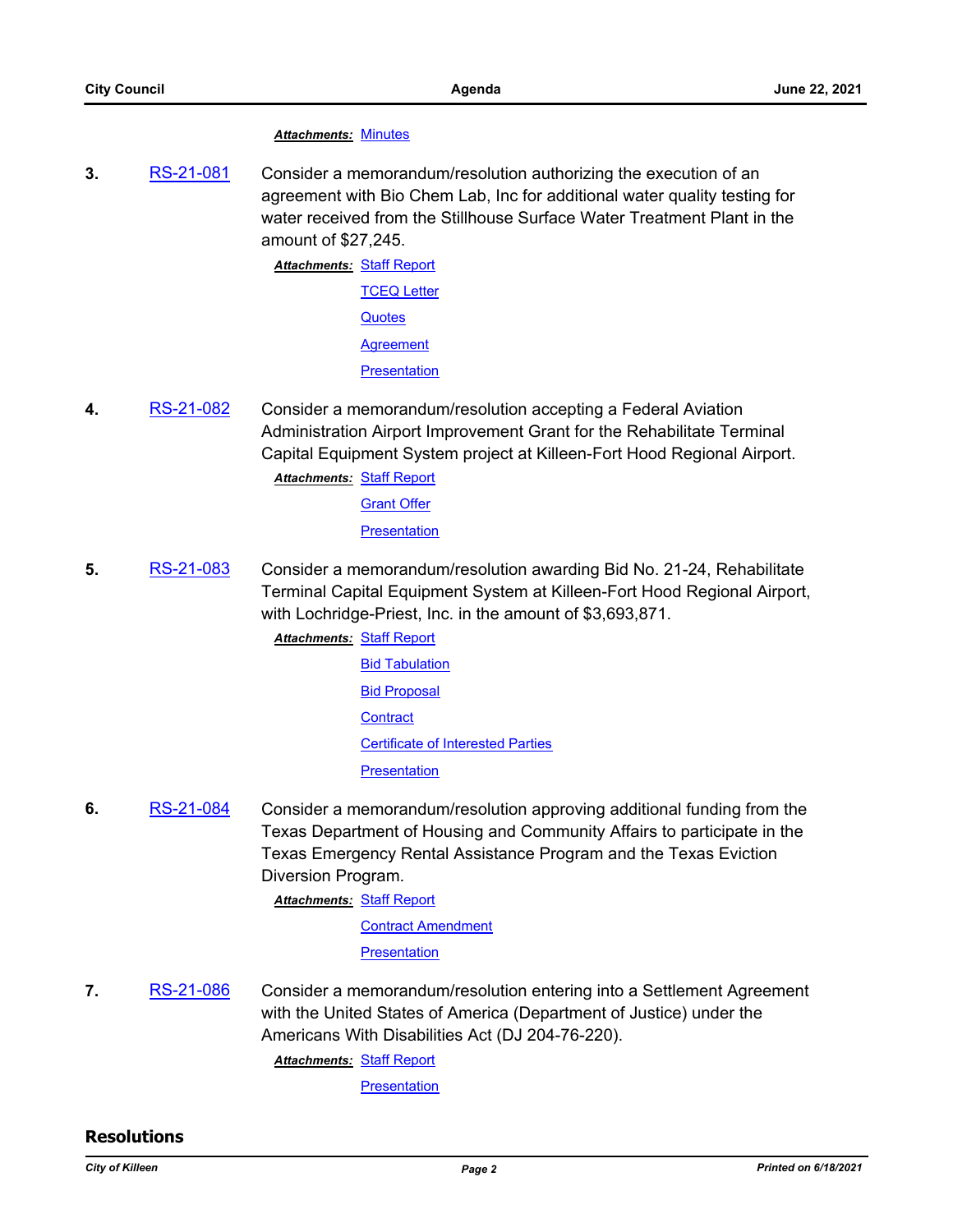| 8. | RS-21-085 | Consider a memorandum/resolution authorizing a fireworks display at the<br>Killeen Special Events Center on July 3, 2021. |
|----|-----------|---------------------------------------------------------------------------------------------------------------------------|
|    |           | <b>Attachments: Staff Report</b>                                                                                          |
|    |           | Application                                                                                                               |

**[Presentation](http://killeen.legistar.com/gateway.aspx?M=F&ID=78c7bfa7-e4c6-4cac-948e-185f2a936cea.pdf)** 

### **Public Hearings**

**9.** [PH-21-026](http://killeen.legistar.com/gateway.aspx?m=l&id=/matter.aspx?key=5507) HOLD a public hearing and consider an ordinance amending the FY 2021 Annual Budget of the City of Killeen to increase revenue and expense accounts in Aviation funds and the Community Development Block Grant (CDBG) fund.

**Attachments: [Staff Report](http://killeen.legistar.com/gateway.aspx?M=F&ID=4d00db69-168f-4d5f-b73b-5ab334024f0a.pdf)** 

**[Ordinance](http://killeen.legistar.com/gateway.aspx?M=F&ID=a9662993-6662-4809-8a51-0b0039bce4db.pdf)** 

**[Presentation](http://killeen.legistar.com/gateway.aspx?M=F&ID=e08206f1-4b80-4e40-91e1-7b73cd6c56d6.pdf)** 

**10.** [PH-21-027](http://killeen.legistar.com/gateway.aspx?m=l&id=/matter.aspx?key=5513) HOLD a public hearing and consider an ordinance authorizing the 2021-2022 Annual Action Plan describing use of funds and authorizing application for and allocation of Community Development Block Grant (CDBG) and Home Investment Partnerships (HOME) program funds. (1st of 2 Public Hearings)

**Attachments: [Staff Report](http://killeen.legistar.com/gateway.aspx?M=F&ID=392c9237-bbb3-41c8-9777-152b73265994.pdf)** 

**[Recommendations](http://killeen.legistar.com/gateway.aspx?M=F&ID=df5b3788-6d34-4b81-91d8-a2b182e30ce1.pdf) [Ordinance](http://killeen.legistar.com/gateway.aspx?M=F&ID=d6b85168-978f-4cb8-b45b-08239ac6efc3.pdf) [Minutes](http://killeen.legistar.com/gateway.aspx?M=F&ID=c5602d3b-f482-4682-85d9-5b39dd886714.pdf) [Presentation](http://killeen.legistar.com/gateway.aspx?M=F&ID=58303be6-1a74-4ec6-af22-6186d5170fc6.pdf)** 

**11.** [PH-21-028](http://killeen.legistar.com/gateway.aspx?m=l&id=/matter.aspx?key=5492) HOLD a public hearing and consider an ordinance requested by Ray Pratoff, on behalf of Yong Ballheimer (Case #Z21-10), to rezone a portion of Block 1, Lot 2, La Mer Addition Phase Two, from "B-5" (Business District) to "B-C-1" (General Business and Alcohol Sales District). The property is addressed as 403 East Stan Schlueter Loop, Suite 301, Killeen, Texas.

> [Staff Report](http://killeen.legistar.com/gateway.aspx?M=F&ID=1ab716ca-adbd-4a5c-9ed2-313583a6876b.pdf) *Attachments:* **[Maps](http://killeen.legistar.com/gateway.aspx?M=F&ID=a9c11ac8-34d2-4d8c-90ee-0823163034d6.pdf) [Minutes](http://killeen.legistar.com/gateway.aspx?M=F&ID=72467dd8-11df-4dc5-b5cf-61ff5ff193ff.pdf) [Ordinance](http://killeen.legistar.com/gateway.aspx?M=F&ID=4b9f3265-1811-4a77-b198-594edb19f119.pdf) [Considerations](http://killeen.legistar.com/gateway.aspx?M=F&ID=c7332595-6c4f-485f-ab8d-2be74c7c25a5.pdf)** [Response](http://killeen.legistar.com/gateway.aspx?M=F&ID=ba03a031-5b96-40fe-af24-0cb09cce0b84.pdf) **[Presentation](http://killeen.legistar.com/gateway.aspx?M=F&ID=170bac92-b8bf-4c2c-9cc1-1e08d8e539c4.pdf)**

**12.** [PH-21-029](http://killeen.legistar.com/gateway.aspx?m=l&id=/matter.aspx?key=5494) HOLD a public hearing and consider an ordinance requested by Mitchell & Associates Inc. on behalf of James Herring (Case #Z21-11) to rezone 55.1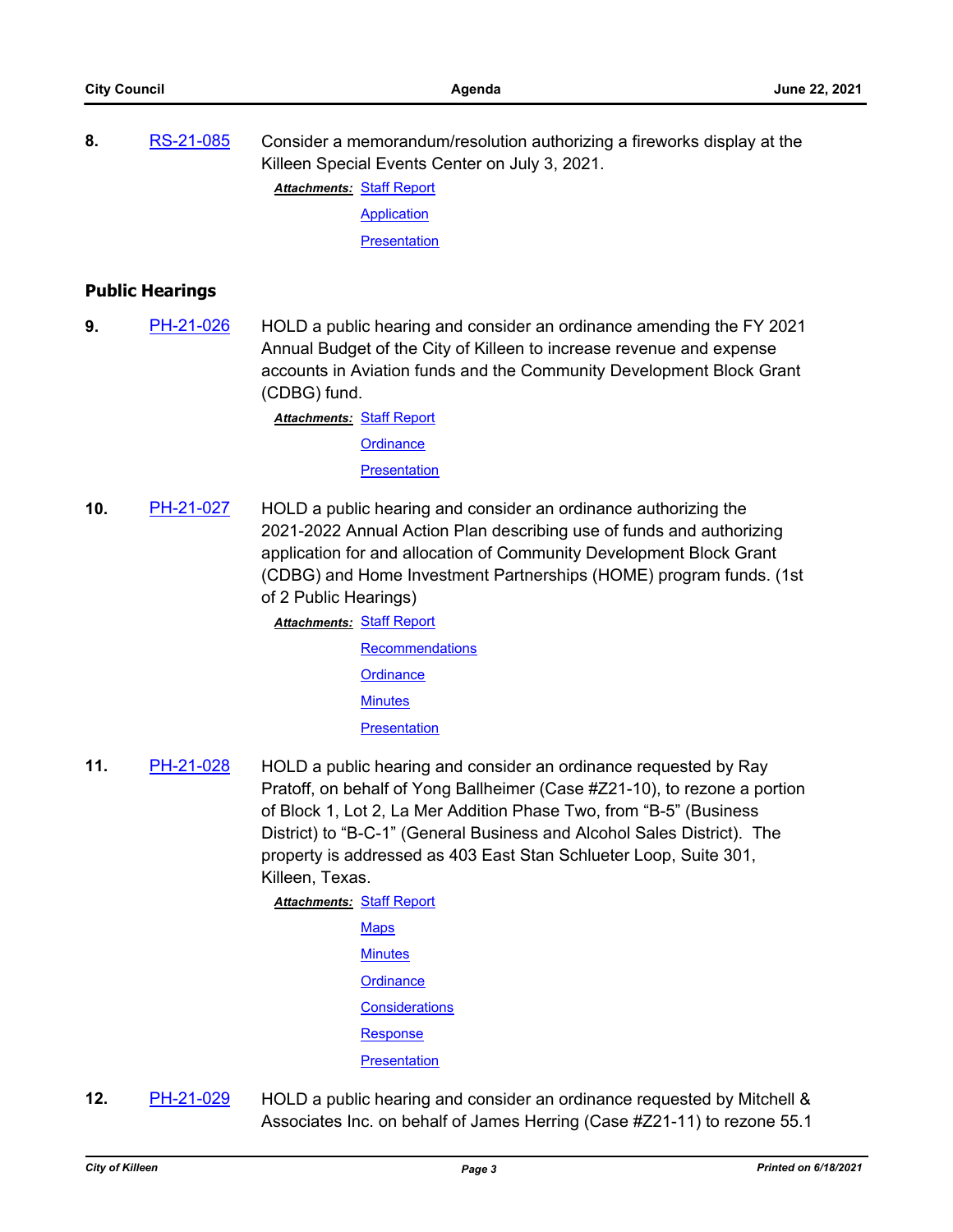acres out of the W.E. Hall Survey, A-No. 1116, from "A" (Agricultural District) to "SR-1" (Suburban Residential Single-Family Residential District). The property is generally located along the north right-of-way of Chaparral Road, between James Herring Way and East Trimmier Road, Killeen, Texas.

**Attachments: [Staff Report](http://killeen.legistar.com/gateway.aspx?M=F&ID=f51bc4e0-6838-4641-80e3-44f04eadea2a.pdf) [Maps](http://killeen.legistar.com/gateway.aspx?M=F&ID=5bea4429-2302-4acd-bff9-7de887abd6c1.pdf) [Minutes](http://killeen.legistar.com/gateway.aspx?M=F&ID=ed5bd537-b8c5-49c3-8c0f-d41935651dbe.pdf) [Ordinance](http://killeen.legistar.com/gateway.aspx?M=F&ID=cf656e67-6e8e-47e0-91d3-f61d545a2a00.pdf) [Considerations](http://killeen.legistar.com/gateway.aspx?M=F&ID=081c23de-07d7-4d96-a05c-62367a1a8422.pdf) [Presentation](http://killeen.legistar.com/gateway.aspx?M=F&ID=18eb73d6-42f5-418a-a671-e61214dac461.pdf)** 

#### **Adjournment**

*I* certify that the above notice of meeting was posted on the Internet and on the bulletin *boards at Killeen City Hall and at the Killeen Police Department on or before 5:00 p.m. on June 18, 2021.*

*Lucy C. Aldrich, City Secretary* 

*\_\_\_\_\_\_\_\_\_\_\_\_\_\_\_\_\_\_\_\_\_\_\_\_\_\_\_\_\_\_\_*

*The public is hereby informed that notices for City of Killeen meetings will no longer distinguish between matters to be discussed in open or closed session of a meeting. This practice is in accordance with rulings by the Texas Attorney General that, under the Texas Open Meetings Act, the City Council may convene a closed session to discuss any matter listed on the agenda, without prior or further notice, if the matter is one that the Open Meetings Act allows to be discussed in a closed session.*

*This meeting is being conducted in accordance with the Texas Open Meetings Law [V.T.C.A., Government Code, § 551.001 et seq.]. This meeting is being conducted in accordance with the Americans with Disabilities Act [42 USC 12101 (1991)]. The facility is wheelchair accessible and handicap parking is available. Requests for sign interpretive services are available upon requests received at least 48 hours prior to the meeting. To make arrangements for those services, please call 254-501-7700, City Manager's Office, or TDD 1-800-734-2989.*

#### **Notice of Meetings**

*The Mayor and/or City Council have been invited to attend and/or participate in the following meetings/conferences/events. Although a quorum of the members of the City Council may or may not be available to attend this meeting, this notice is being posted to meet the requirements of the Texas Open Meetings Act and subsequent opinions of the Texas Attorney General's Office. No official action will be taken by Council.*

- *Parks Master Plan Public Meeting, June 25, 2021, 6:30 p.m., Killeen Amphitheater*
- *Love Your Park Day, July 10, 2021, 8:00 a.m., Stewart Park*